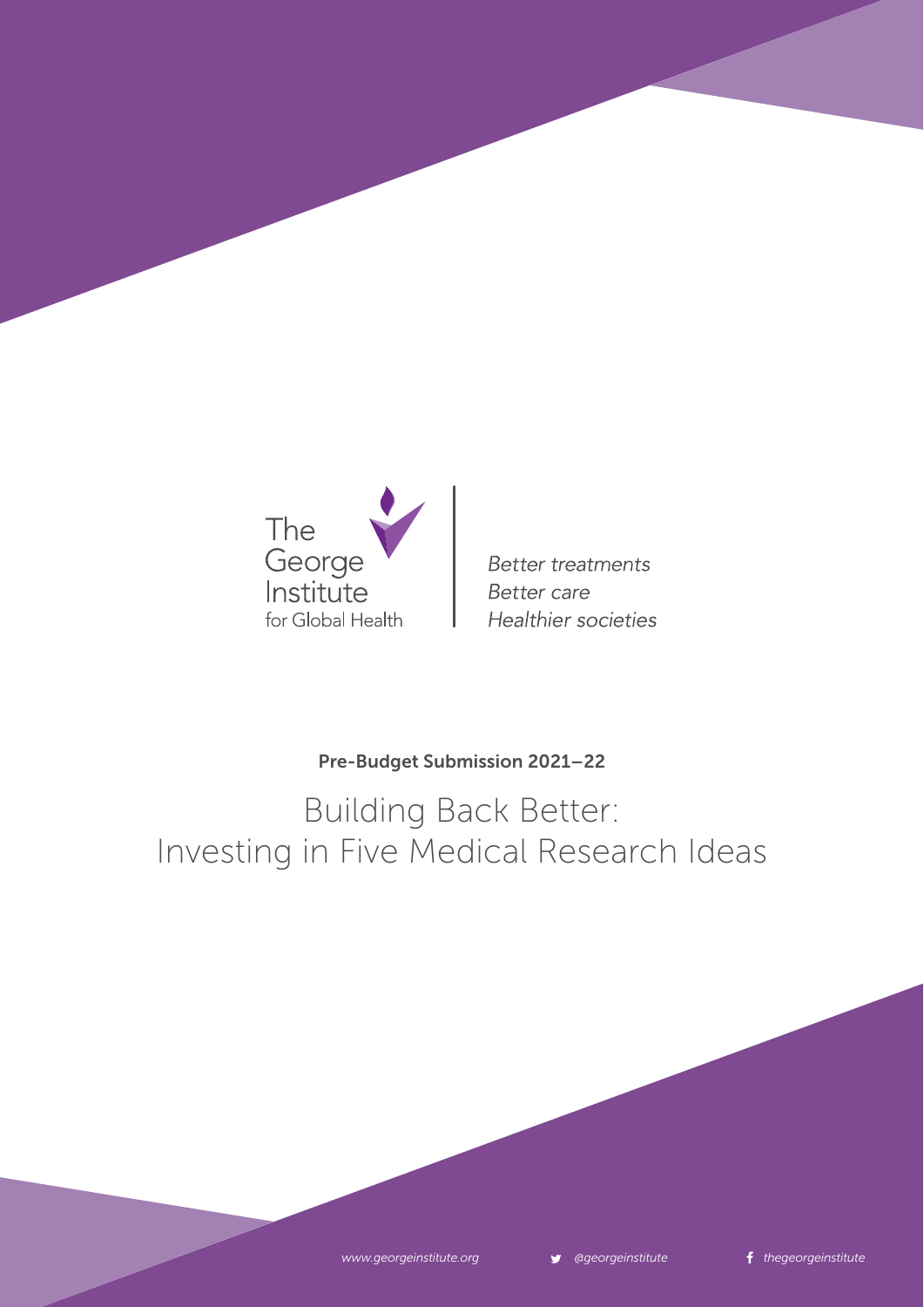### Foreword

Over the past year, Australians have been deeply impacted by COVID-19. In response, the Australian Government has delivered stable and decisive leadership, world-leading infection control, economy saving JobKeeper and JobSeeker programs and now a national vaccine program.

The Government has much to be pleased with but the impacts have been large and the 2021-22 Budget will be about economic recovery and 'building back better'. 'Building back better' was first coined by the United Nations in 2015 for risk reduction following disaster and is being applied to the post-COVID-19 recovery plans. The *[Organisation for Economic Co-operation and Development \(OECD\)](http://www.oecd.org/coronavirus/policy-responses/building-back-better-a-sustainable-resilient-recovery-after-covid-19-52b869f5/)* encourages COVID-19 responses that "trigger investment and behavioural changes" and economic interventions that that will "reduce the likelihood of future shocks and increase society's resilience to them when they do occur."

To this end The George Institute for Global Health has identified ''building back better'' opportunities in health and medical research. Investment in heathier societies produces broad societal gains but very clear economic returns – health research investment *[stimulates the economy](https://newsroom.kpmg.com.au/medical-research-good-australia-australians-impressive-return-investment/)*, with every \$1 invested in medical research returns \$3.90 to the budget.

The George Institute's submission, 'Building Back Better: Investing in Five Medical Research Ideas' recommends the Australian Government's Budget 2021-22 supports and prioritises:

- *• Join Us: a national research register to increase our global competitiveness;*
- *• Sepsis: reducing preventable death and disability;*
- *• Gender equity: reducing sex and gender biases in research*
- *• Aboriginal and Torres Strait Islander health; and*
- *• The Health Innovation Hub: to turn ideas into products.*

These five ideas align with *[The George Institute's mission](https://www.georgeinstitute.org.au/our-mission-values)* to improve the health of millions of people worldwide. We do this by investigating the biggest burden of death and disability – chronic disease and injury.

The George Institute is a leading independent global medical research institute established 21 years ago and headquartered in Sydney, Australia. We have an international network of over 730 staff with major centres in China, India and the United Kingdom. We are affiliated with the University of New South Wales (UNSW) Sydney and Peking University Health Science Center, and are in collaboration with Imperial College London.

Our Australia program includes a special focus on Australia's First Nations peoples. The health and medical research sector is a key catalyst for the post-pandemic recovery, enabling us to build back better by improving the health and wellbeing of individuals, strengthening the economy and boosting overall productivity.

### of Country

Acknowledgement The George Institute for Global Health acknowledges the Gadigal People of the Eora Nation as the Traditional Custodians of the land on which our Australian office is built and this submission is written. We pay our respect to Elders past, present and emerging.

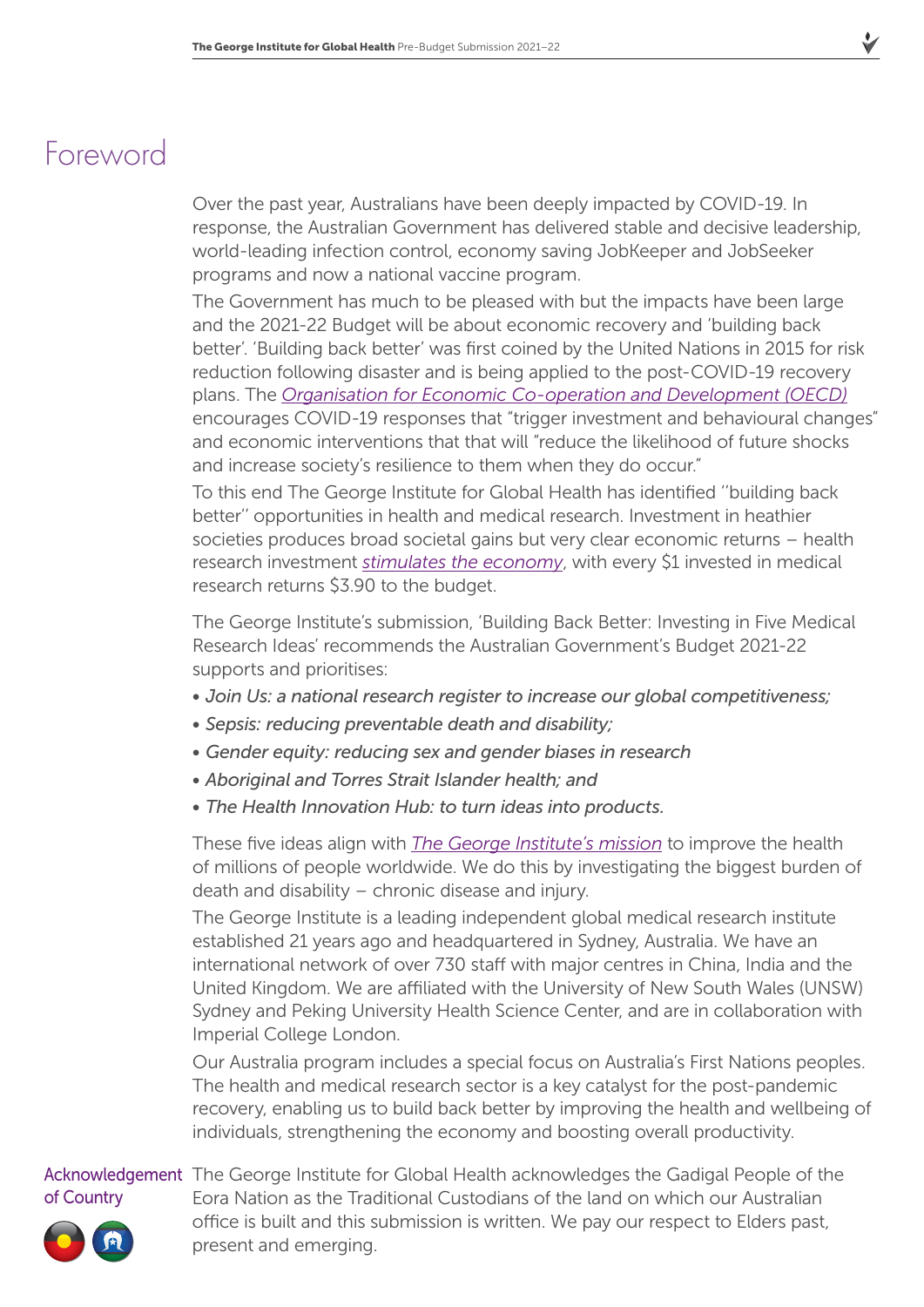# Key Budget Recommendations

*Join Us*: a national research register to increase our global competitiveness

• Commit \$2 million to help register one million Australians to the *Join Us* national research register by 30 June 2022. The register will directly support Australian researchers and ensure clinical trials and cohort studies remain in Australia.

Sepsis: reducing preventable death and disability

- Invest \$5 million to fund the Australian Sepsis Network to fully implement the Stopping Sepsis National Action Plan by delivering the outstanding recommendations.
- Establish a national institute / centre for infection control, sepsis and anti-microbial resistance, founded on consumer, professional and state and territory partnerships, with a key priority being to translate evidence into policy and practice.
- Implement a national sepsis education program for health care workers, comprising of a sepsis curriculum for undergraduate health programs and online training modules.
- Deliver a comprehensive sepsis awareness campaign for the public and health care workers, building on earlier work, to improve early recognition and prevention.

### Gender equity: reducing sex and gender biases in research

- Commission The George Institute to evaluate Australian Research Council (ARC), National Health and Medical Research Council (NHMRC) and Medical Research Future Fund (MRFF) policies and practices for inclusion of sex- and genderdisaggregated data collection, analysis and reporting in the research they fund.
- Commission The George Institute to develop recommendations about how to better understand and address sex and gender differences in risk factors, incidence, recognition, response to treatment and recovery across a broad range of diseases; including the efficacy, effectiveness and safety of all COVID-19 treatment and prevention interventions implemented in Australia.

### Aboriginal and Torres Strait Islander health

- Commit \$6 million into the National Health and Medical Research Council (NHMRC) Targeted Funding Round for health research that addresses systemic impacts of racism on the health and wellbeing of Aboriginal and Torres Strait Islander peoples and communities.
	- Commit \$2 million to support The George Institute to develop a 'readiness to change' assessment with Local Health Networks and implement site-based organisation interventions to address systemic racism, including leadership development, structured interdisciplinary discharge planning, Aboriginal patient journey mapping, communities of practice and implementation of traumainformed care. This is in line with the National Safety and Quality Health Standards.

The Health Innovation Hub: to turn ideas into products

• Commit \$1.5 million to create the Health Innovation Hub to help fast track the development of affordable health solutions for non-communicable diseases, build entrepreneurial capacity and create a pipeline of new Australian MedTech companies.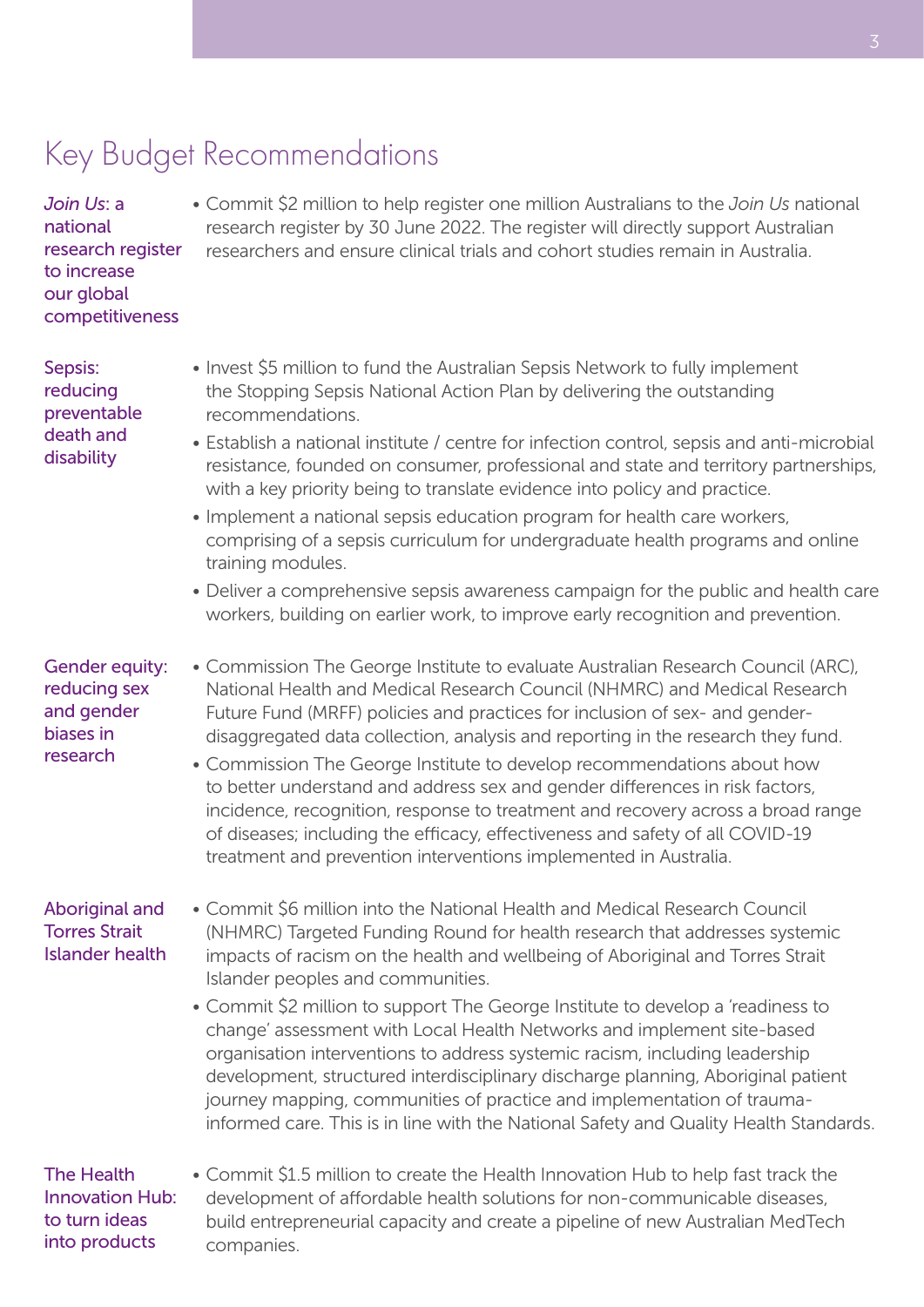# *Join Us*: a national research register to increase our global competitiveness

### **Challenge**

Currently in Australia, it is difficult to quickly identify and efficiently recruit patients and community members to clinical trials and cohort studies. According to the 2020 Australian Commission on Safety and Quality in Health Care report, "*[The National Clinical Trials](https://www.safetyandquality.gov.au/sites/default/files/2020-02/national_clinical_trial_governance_framework_-_literature_review.pdf)  [Governance Framework Literature review](https://www.safetyandquality.gov.au/sites/default/files/2020-02/national_clinical_trial_governance_framework_-_literature_review.pdf)*", there is a perceived decline in new clinical trials due to "competing ongoing trials, limited avenues for clinicians to refer patients to a clinical trial and poor volunteer rates", and "Australia is less competitive than emerging markets on metrics of cost, timeliness of trial start-up, and the capacity to recruit the number of agreed trial participants."

The 2016 Australian Department of Health-commissioned report, "*[Scoping and analysis of](https://www1.health.gov.au/internet/main/publishing.nsf/Content/EE207D978A44E4B8CA257FA90081B212/$File/EY%20Final%20Report%20-%20Recruitment%20and%20retention%20in%20Australian%20clinical%20trials%2030%20June%202016.pdf)  [recruitment and retention in Australian clinical trials](https://www1.health.gov.au/internet/main/publishing.nsf/Content/EE207D978A44E4B8CA257FA90081B212/$File/EY%20Final%20Report%20-%20Recruitment%20and%20retention%20in%20Australian%20clinical%20trials%2030%20June%202016.pdf)*", noted the following on recruitment and retention in clinical trials in Australia:

- 90% of industry-sponsored clinical trials failed to meet recruitment targets;
- 80% of industry-sponsored clinical trials did not meet their participant recruitment deadline; and,
- There was a 23% decline in the number of newly initiated pharmaceutical industrysponsored clinical trials.

Due to these challenges, researchers are increasingly planning recruitment and international trials outside of Australia.

### Current Status

In 2020, The George Institute with UNSW Sydney established *[Join Us](https://www.joinus.org.au/)*, a national health research recruitment register. It is an outcome-focused tool that seeks to enhance community access to research, and increase the speed and completion of recruitment to health research projects. *Join Us* is capable of supporting research across the health and disease spectrum and of reaching populations not well represented in Australian research studies: rural and remote, culturally and linguistically diverse and Aboriginal and Torres Strait Islander communities. To date, we have committed \$400,000 to the project and created the *[Join Us website](https://www.joinus.org.au/)* with online consent and registration, a secure participant database and a data linkage platform.

*Join Us* uses a similar approach to the successful *[Scottish SHARE program](https://www.registerforshare.org/)*, where patients and members of the community consent online to be contacted about research projects relevant to them, and to have their routinely collected health data stored securely for approved research projects. To date, SHARE has registered over 280,000 people, contacted over 50,000 people and facilitated over 90 research studies.

The concept of *Join Us* aligns with the recommendations of a 2011 Australian Government report, "*[Clinically competitive: Boosting the business of clinical trials in Australia](http://docplayer.net/784561-Clinically-competitive-boosting-the-business-of-clinical-trials-in-australia-clinical-trials-action-group-report.html)*", that indicated that there should be "capacity for potential participants and health practitioners to register their interest in future clinical trials, where those that have registered would be notified of new activity in their nominated therapeutic area(s)" as a way to increase participant recruitment in clinical trials.

Currently, The George Institute is in discussions with over 75 organisations about becoming official *Join Us* collaborators. This will assist with governance and recruitment. They include organisations such as peak bodies, medical research institutes, universities and not-for-profit health organisations.

The 2021–22 **Budget** should…

Commit \$2 million to help register one million Australians to the Join Us national research register by 30 June 2022. The register will directly support Australian researchers and ensure clinical trials and cohort studies remain in Australia.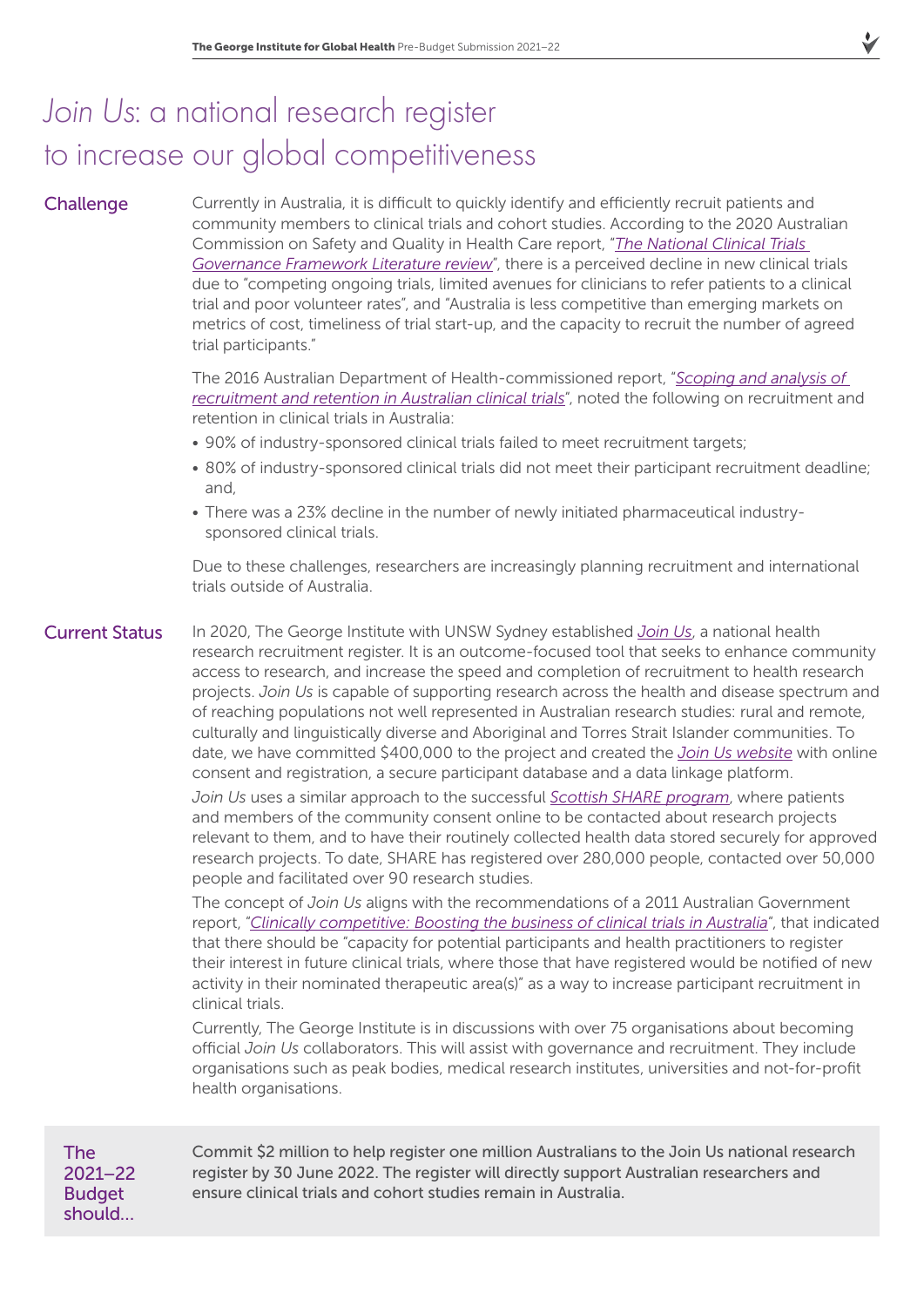# Sepsis: reducing preventable death and disability

#### **Challenge**

Sepsis is the leading cause of death from infection around the world. It is a preventable, lifethreatening condition that arises when the body's response to an infection damages its own tissues and organs. Sepsis crosses all clinical disciplines and affects all ages, in both the general community and in high-risk groups.

Patients critically ill with COVID-19 are suffering from viral sepsis.

In Australia every year, it is estimated that close to 55,000 people suffer sepsis, 18,000 cases are treated in intensive care units (ICUs) and sepsis causes 8,000 deaths; more than road trauma and common cancers such as prostate and breast cancer. Sepsis causes or contributes to one in every five deaths globally. A substantial proportion of those who survive will suffer long-term physical, psychological and cognitive disabilities and the burden for survivors, their families and the health system is significant. sSepsis costs an estimated \$846 million every year to treat in Australian ICUs, and when longer-term care is included, the total cost is in excess of \$1.5 billion.

#### In 2014, The George Institute established the Australian Sepsis Network, a collaborative of consumers and state, territory and national organisations with a mission to reduce the burden of sepsis in Australia. In 2017, The World Health Organization classified sepsis as a global health threat and the World Health Assembly adopted a resolution, co-sponsored by Australia, calling for member states to implement national action plans to reduce deaths and disability from sepsis. Current Status

In response to the resolution, in 2017 the Australian Sepsis Network published *[Stopping Sepsis](https://www.australiansepsisnetwork.net.au/ssnap/stopping-sepsis-national-action-plan)  [National Action Plan](https://www.australiansepsisnetwork.net.au/ssnap/stopping-sepsis-national-action-plan)* (the Plan) with 14 recommendations to achieve four key strategic goals:

- 1. Establish a nationally coordinated sepsis body to facilitate the Plan;
- 2. Invest in prevention and awareness campaigns to spur action within the community;
- 3. Implement a nationally recognised clinical care standard for sepsis; and
- 4. Invest in community and peer support services for sepsis survivors and their families.

Initially, the Plan had no funding and was supported by The George Institute's internal resources. In 2019, the Australian Government announced a \$1.5 million investment to reduce the burden of sepsis in Australia. This enabled the Australian Sepsis Network in collaboration with Australian Commission on Safety and Quality in Health Care to progress several key deliverables, including: a limited sepsis awareness campaign; a national clinical care standard; improved surveillance; and scoping of appropriate coordinated, post-sepsis care models. These actions constitute only partial implementation of the Plan.

#### The 2021–22 **Budget** should…

Invest \$5 million to fund the Australian Sepsis Network to fully implement the Stopping Sepsis National Action Plan by delivering the outstanding recommendations.

- Establish a national institute / centre for infection control, sepsis and anti-microbial resistance, founded on consumer, professional and state and territory partnerships, with a key priority being to translate evidence into policy and practice.
- Implement a national sepsis education program for health care workers, comprising of a sepsis curriculum for undergraduate health programs and online training modules.
- Deliver a comprehensive sepsis awareness campaign for the public and health care workers, building on earlier work, to improve early recognition and prevention.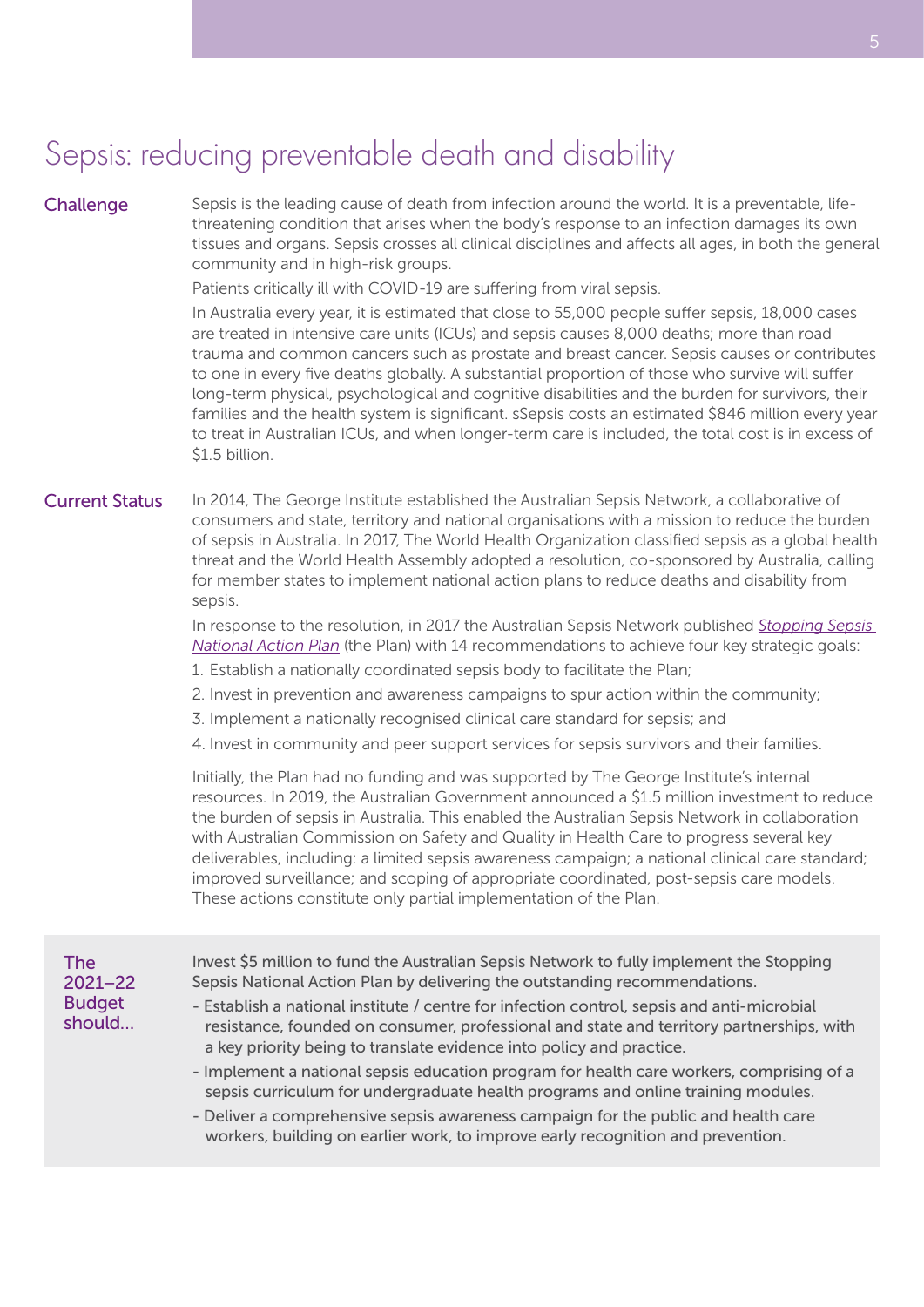# Gender equity: reducing sex and gender biases in research

#### **Challenge**

*[Sex and gender differences](https://www.thelancet.com/journals/lancet/article/PIIS0140-6736(20)31561-0/fulltext)* in risk factors, incidence, recognition, response to treatment and recovery are being uncovered for many major diseases. This includes new conditions such as *[COVID-19](https://globalhealth5050.org/covid19/)* as well as Australia's biggest killers, such as *[cardiovascular disease](https://www.bmj.com/content/363/bmj.k4247.abstract)*. Globally, policies are being put into place to *[better incorporate sex and gender](https://www.nature.com/articles/d41586-020-03459-y)* into all medical research. For example, the European Commission now *[requires grant applicants to incorporate sex and](https://www.nature.com/articles/d41586-020-03459-y)  [gender analysis](https://www.nature.com/articles/d41586-020-03459-y)* into the design of research studies.

Research led by The George Institute with partners demonstrated that *[Australia is lagging](https://www.mja.com.au/journal/2020/212/2/sex-and-gender-health-research-updating-policy-reflect-evidence)  [behind](https://www.mja.com.au/journal/2020/212/2/sex-and-gender-health-research-updating-policy-reflect-evidence)* in terms of policies and practices for incorporating sex and gender in the design, collection and analysis of medical research. Accounting for sex and gender in medical research makes for *[better science](https://www.nature.com/articles/d41586-020-03459-y)*, improves safety and quality of care, and reduces healthcare costs and unnecessary or ineffective tests and treatments.

In 2018, The George Institute established a Global Women's Health Program. The overarching principle is to promote a life-course approach to addressing the burden of non-communicable diseases and injury, as well as focussing on other important, women-specific health issues. We have a bold vision, consistent with the UN Sustainable Development Goals and National Women's Health Strategy, to improve the health of women in Australia and worldwide, as well as achieve gender equality and empower all women, by 2030. Current Status

> A critical component of this vision is addressing the data bias and blindness that exists within the medical research sector, and the subsequent health interventions that are implemented based on these data (or lack thereof).

In 2020, The George Institute for Global Health partnered with the Australian Human Rights Institute at UNSW Sydney to launch a program of work to *[remove sex- and gender-based bias](https://www.georgeinstitute.org.au/media-releases/removing-sex-and-gender-bias-to-improve-care-starting-with-covid-19)  [and blindness in Australian medical research and innovation](https://www.georgeinstitute.org.au/media-releases/removing-sex-and-gender-bias-to-improve-care-starting-with-covid-19)*. This is a substantial collaborative project with a national Expert Advisory Committee. It aims to work with all key groups within the medical research sector – including research funders, publishers, universities, research institutes, industry and peak bodies – to transform the way research is conducted, taught, published, assessed and translated.

The 2021–22 **Budget** should…

Commission The George Institute to evaluate Australian Research Council (ARC), National Health and Medical Research Council (NHMRC) and Medical Research Future Fund (MRFF) policies and practices for inclusion of sex- and gender-disaggregated data collection, analysis and reporting in the research they fund.

Commission The George Institute to develop recommendations about how to better understand and address sex and gender differences in risk factors, incidence, recognition, response to treatment and recovery across a broad range of diseases; including the efficacy, effectiveness and safety of all COVID-19 treatment and prevention interventions implemented in Australia.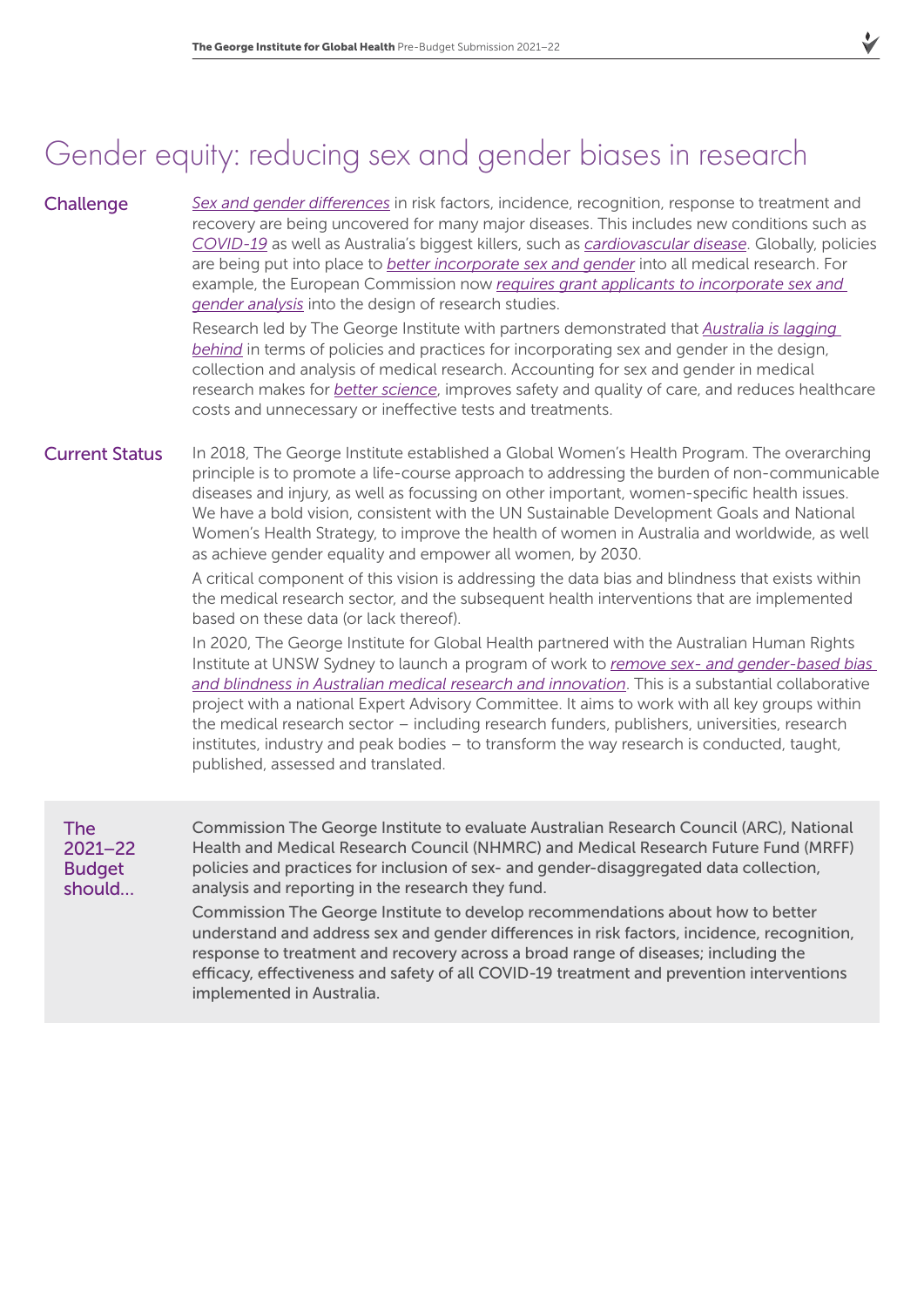### Aboriginal and Torres Strait Islander health

#### **Challenge**

Aboriginal and Torres Strait Islander people have an enduring humanity as evidenced through living and thriving for over 60,000 years. Colonisation of Australia has had a drastic and ongoing impact on the oldest, continuous living culture in the world.

2020 was a year in which COVID-19 placed a spotlight on the capabilities of global health systems, and a social movement – Black Lives Matter – placed a spotlight on the racism of institutions and society. In Australia, there remains a gap in solutions that seek to better understand and redress the systemic issues that continue to impact upon the significant health and social inequities faced by Aboriginal and Torres Strait Islander peoples.

Despite policy and research attempts to identify solutions to improve experiences of and access to safe, quality hospital care, Aboriginal and Torres Strait Islander people continue to encounter inequities in access to equivalent standards of hospital service in Australia.

The George Institute is committed to developing and implementing a program of research and engagement conducted by Aboriginal and Torres Strait Islander peoples, and within Aboriginal and Torres Strait Islander ways of knowing, being and doing. The program aims to maintain an Aboriginal and Torres Strait Islander paradigm of health and healing (physical, emotional, social, cultural and spiritual) and have genuine community engagement and governance of projects. The George Institute conducts research in areas including food policy, injury, social determinants, health systems and sepsis, relating to Aboriginal and Torres Strait Islander health. Current Status

> The George Institute continues to support the recommendations laid out within the *[Uluru](https://ulurustatement.org/)  [Statement from the Heart](https://ulurustatement.org/)* in May 2017. We support enshrining a First Nations voice in the Australian Constitution that would give Aboriginal and Torres Strait Islander people control over decisions that affect their lives.

The Australian Government has many policies affecting Aboriginal and Torres Strait Islander peoples. The George Institute would like to see fundamental principles reflected within these and enacted in line with the *[United Nations Declaration on the Rights of Indigenous Peoples](https://www.un.org/development/desa/indigenouspeoples/declaration-on-the-rights-of-indigenous-peoples.html)*. This includes the right to determine and develop priorities and strategies, to self-determine governance, and respect for Indigenous knowledges, cultures and traditional practices.

In relation to the National Health and Medical Research Council (NHMRC), The George Institute commends the ongoing engagement of Aboriginal and Torres Strait Islander health leaders and organisations in determining research priorities and opportunities. We encourage the NHMRC to continue to offer Aboriginal and Torres Strait Islander-specific funding and targeted calls for research, and to ensure that these opportunities include recognition of social and cultural determinants of health and the impacts of systemic racism.

Coroners' reports recognise the recurrent failures of Australia's health systems in providing safe and quality care for Aboriginal and Torres Strait Islander people, and identify systemic racism as a core component. The National Safety and Quality Health Service Standards highlight the imperative to have specific Aboriginal and Torres Strait Islanders' actions *[\(Actions 2.13, 1.2; 1.4;](https://www.safetyandquality.gov.au/sites/default/files/migrated/National-Safety-and-Quality-Health-Service-Standards-User-Guide-for-Aboriginal-and-Torres-Strait-Islander-Health.pdf)  [1.21; 1.38 & 5.8\)](https://www.safetyandquality.gov.au/sites/default/files/migrated/National-Safety-and-Quality-Health-Service-Standards-User-Guide-for-Aboriginal-and-Torres-Strait-Islander-Health.pdf)*.

| <b>The</b><br>$2021 - 22$<br><b>Budget</b><br>should | Commit \$6 million into the National Health and Medical Research Council (NHMRC)<br>Targeted Funding Round for health research that addresses systemic impacts of racism on<br>the health and wellbeing of Aboriginal and Torres Strait Islander peoples and communities.                                                                                                                                                                                                                    |
|------------------------------------------------------|----------------------------------------------------------------------------------------------------------------------------------------------------------------------------------------------------------------------------------------------------------------------------------------------------------------------------------------------------------------------------------------------------------------------------------------------------------------------------------------------|
|                                                      | Commit \$2 million to support The George Institute to develop a 'readiness to change'<br>assessment with Local Health Networks and implement site-based organisation<br>interventions to address systemic racism, including leadership development, structured<br>interdisciplinary discharge planning, Aboriginal patient journey mapping, communities<br>of practice and implementation of trauma-informed care. This is in line with the National<br>Safety and Quality Health Standards. |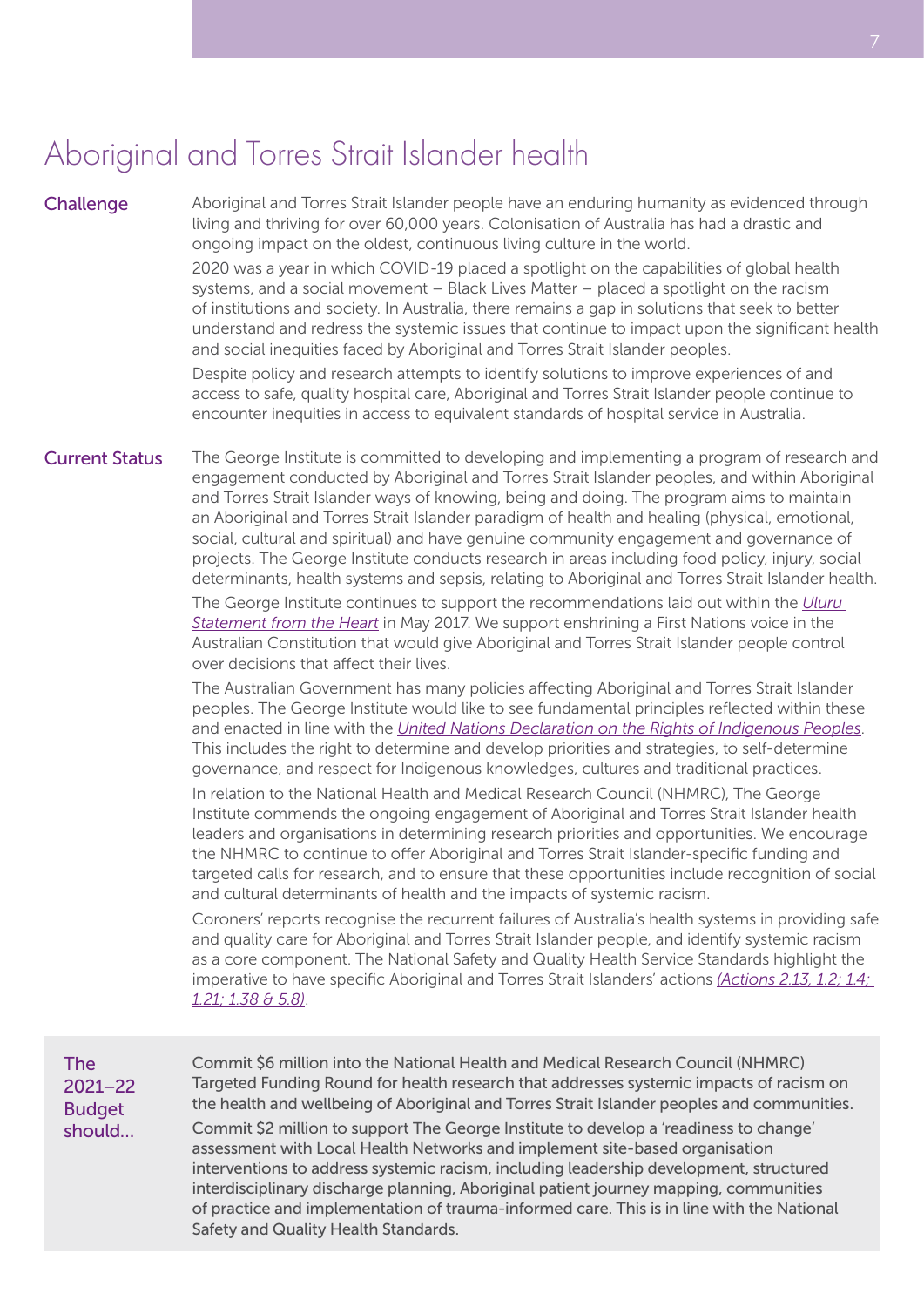# The Health Innovation Hub: to turn ideas into products

### **Challenge**

Australia is a world leader in health and medical research, pioneering significant advances in the treatment and prevention of non-communicable diseases and injury. However, we must address a key limitation: inconsistent research translation and an environment that does not incentivise translation through commercialisation and entrepreneurship.

To remain a global leader in this space, our research community must mobilise and engage with industry and government to create affordable, efficient, evidence-based solutions to unmet health needs. This will position Australian medical research as an attractive partner to domestic and international collaborators and investors, stimulate economic activity and create new jobs.

### Current Status

In 2019, The George Institute created the *[Health10x accelerator](https://www.georgeinstitute.org/health-10x)* program in partnership with UNSW Sydney. This accelerator supports and develops established health start-ups that are committed to tackling unmet health needs related to non-communicable diseases in underresourced communities. Health10x has supported 70 new Australian start-ups since it began, and has worked with an additional 11 start-ups in India.

The George Institute seeks budgetary support in establishing the Health Innovation Hub as a dedicated ecosystem designed to facilitate the creation of new start-ups focused on translating The George Institute's research into the most pressing health challenges, and supporting them through to commercial success.

The Health Innovation Hub will be an idea incubator designed to facilitate the development of affordable, evidence-based health solutions that tackle the burden of NCDs in Australia and globally. Together with UNSW Sydney and the Randwick Health and Innovation Precinct, the Health Innovation Hub is uniquely positioned to nurture and accelerate new ideas through to scale-up, supported by the mentorship of industry experts and the brightest minds in medical research.

The Health Innovation Hub will draw on the global health expertise of The George Institute, UNSW Sydney and the Randwick Innovation Precinct to identify and prioritise unmet health challenges based on the needs of under-resourced populations, including Aboriginal and Torres Strait Islander communities. Teams will create and validate new solutions before being referred to the Health10x accelerator program, delivered by The George Institute and UNSW Sydney, to continue their journey toward creating new Australian companies and launching commercial medical products.

The 2021–22 **Budget** should…

Commit \$1.5 million to the Health Innovation Hub to help fast track the development of affordable health solutions for non-communicable diseases, build entrepreneurial capacity and create a pipeline of new Australian MedTech companies.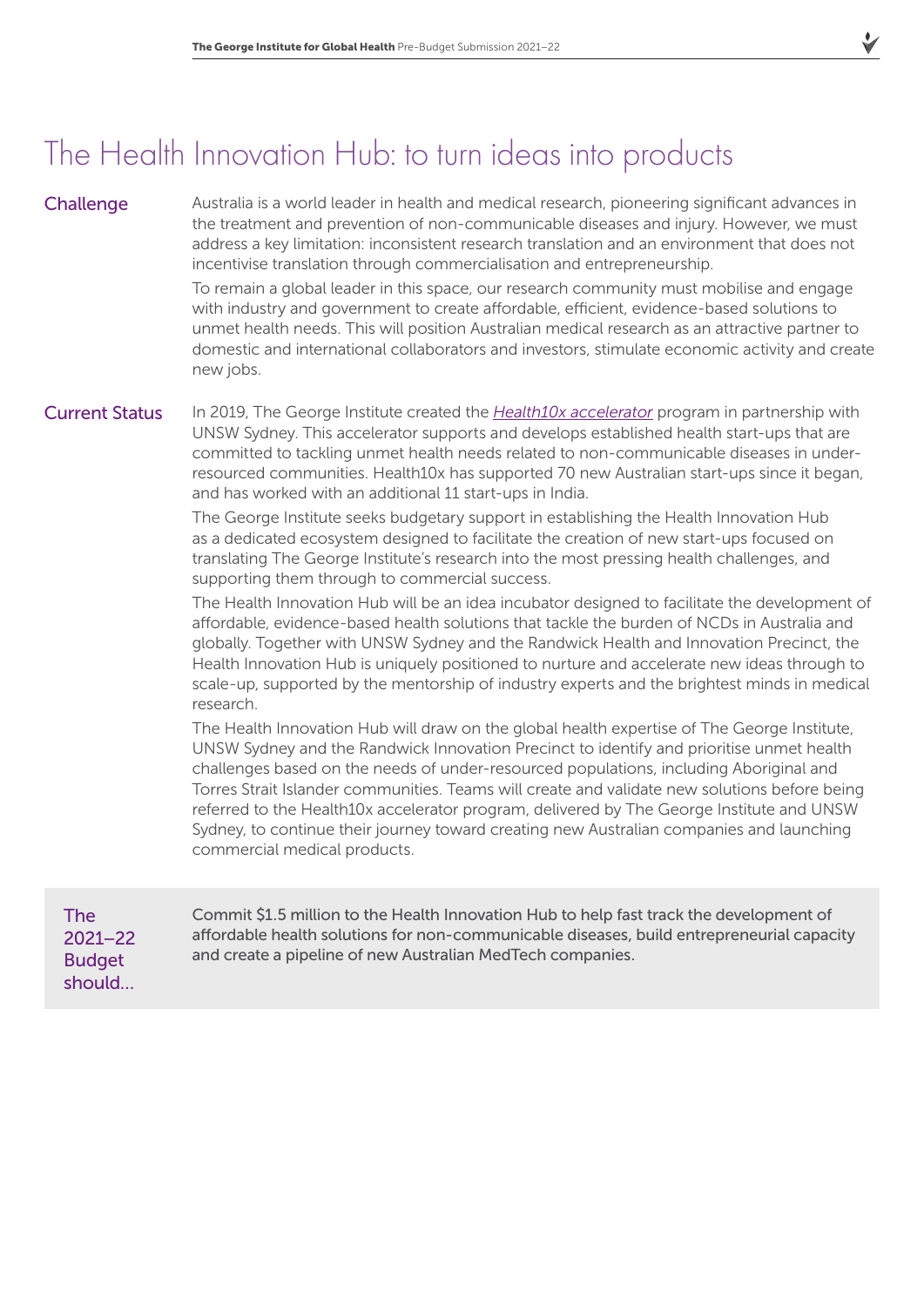### Key contacts:

#### *Professor Bruce Neal*

Executive Director, The George Institute Australia Professor of Medicine, UNSW Sydney Honorary Professor, Sydney Medical School, University of Sydney Professor of Clinical Epidemiology, Imperial College London

+61 2 8052 4558

*[bneal@georgeinstitute.org.au](mailto:bneal%40georgeinstitute.org.au%20?subject=TGI%20Pre-budget%20submission)*

#### *Matthew Cross*

Head of Government Relations & Stakeholder Engagement, The George Institute Australia +61 402 155 372 *[mcross@georgeinstitute.org.au](mailto:mcross%40georgeinstitute.org.au%20?subject=TGI%20Pre-budget%20submission)*

#### *Chelsea Hunnisett*

Policy and Advocacy Adviser, The George Institute Australia +61 426 439 947 *[chunnisett@georgeinstitute.org.au](mailto:chunnisett%40georgeinstitute.org.au?subject=TGI%20Pre-budget%20submission)*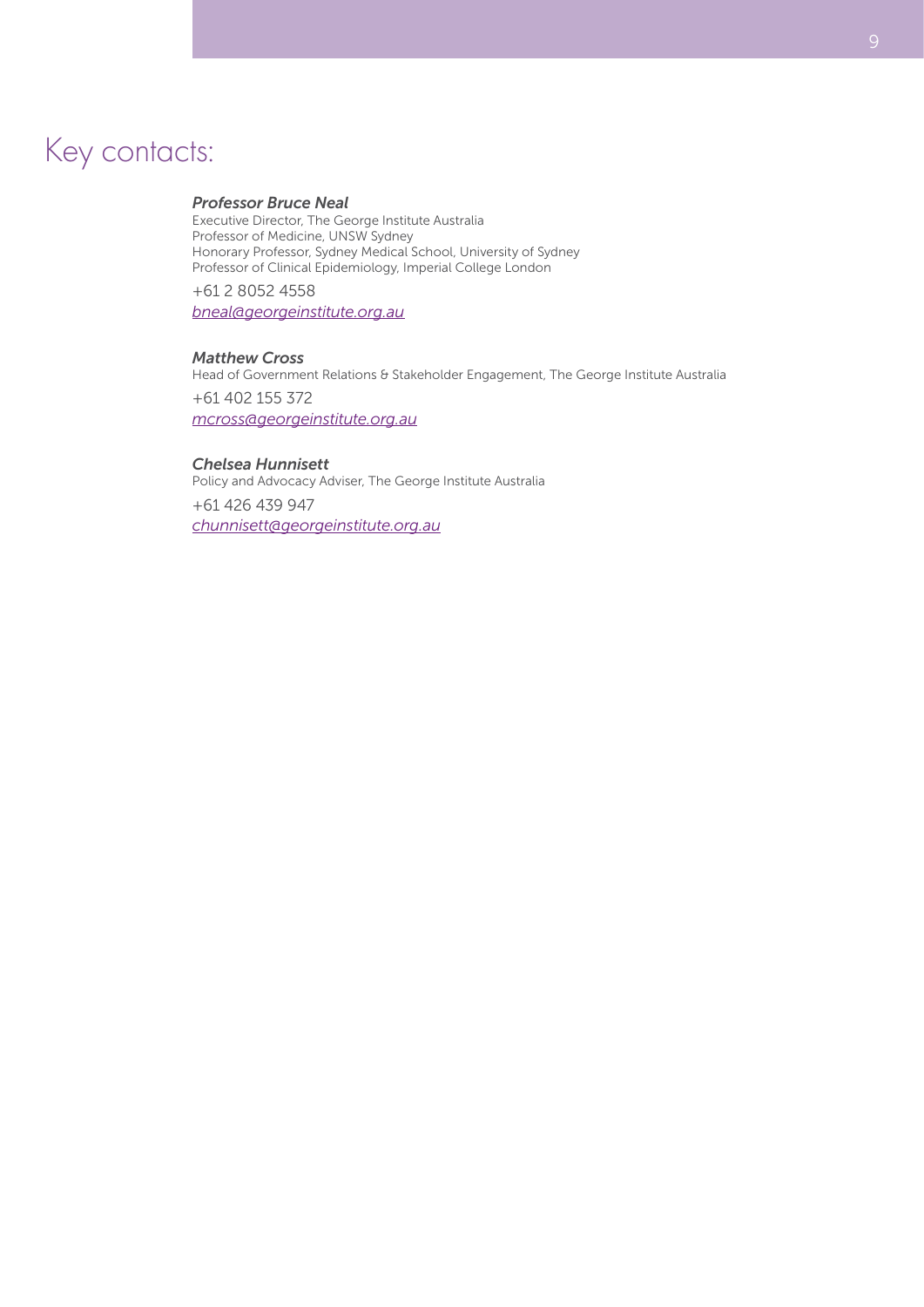### **Notes**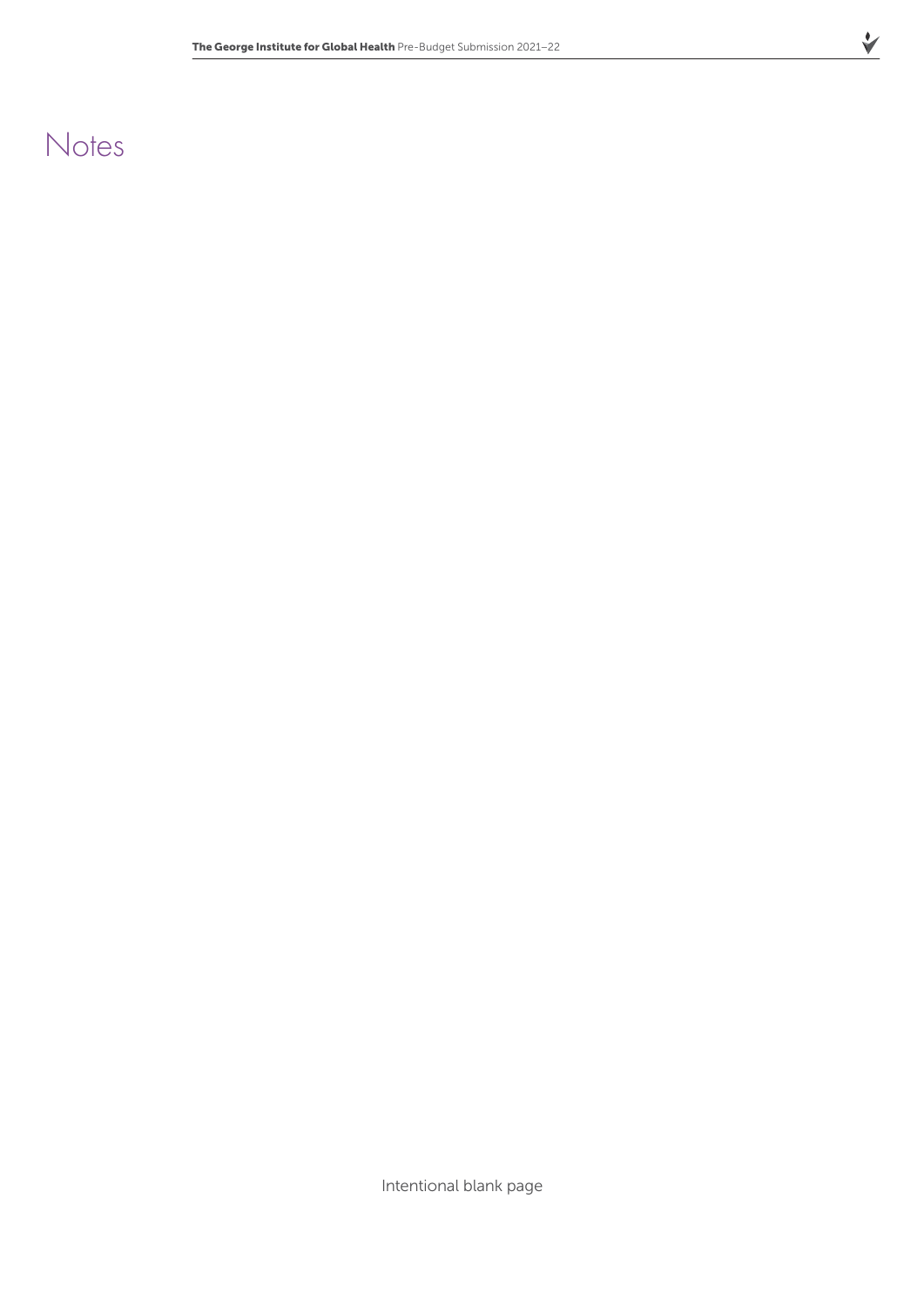**Notes**